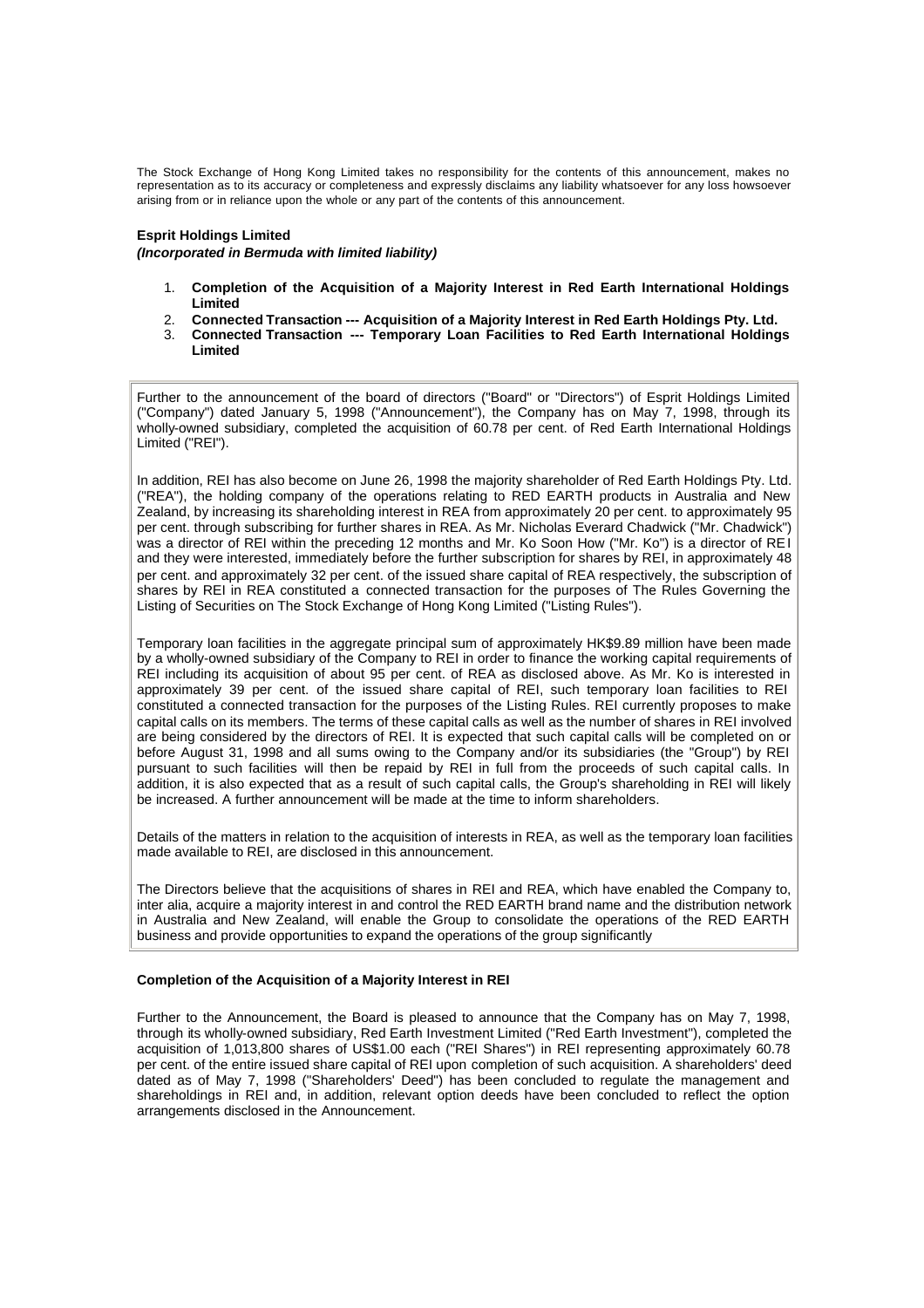The Shareholders' Deed which was concluded between Red Earth Investment, Mr. Ko and REI, provides that the business of REI is to act as a holding company for its subsidiaries which would carry on all or any of the businesses of sourcing, licensing and wholesale distribution of cosmetics and skin and hair care products as well as such other businesses as may from time to time be agreed in writing by the shareholders of REI and is permissible to be carried on under any applicable laws. Pursuant to the Shareholders' Deed, out of a total of three directors of REI, Red Earth Investment is entitled to and has appointed two directors whereas Mr. Ko is entitled to and has appointed one director, and that all decisions of the board of directors shall be by a simple majority vote. The shareholders of REI are obliged, pursuant to the Shareholders' Deed, to severally provide by way of loans to REI or by way of additional share capital, such sums as shall be required by REI from time to time for the proper conduct of its business and, unless otherwise agreed between the shareholders, such contribution shall be in amounts pro rata to the shareholdings of the members of REI. The Company has also agreed to exercise reasonable endeavours to procure, on a no commitment basis, loans from third parties to REI or any of its subsidiaries in the aggregate sum of not less than HK\$10 million and that, where security is required, such security shall be provided by the shareholders of REI on a several basis in accordance with their shareholding percentages. In addition, it has also been agreed that the Company shall endeavour to provide a facility of up to the principal sum of HK\$10 million to REI on terms, inter alia, that such facility will only be made available when the outstanding facilities of REI (other than loans from shareholders) which are actually drawn down by REI have exceeded HK\$10 million. This obligation shall, however, expire after December 18, 1999. Appropriate announcements, if required, will be made by the Company in accordance with the Listing Rules if and when such a facility is extended by the Company to REI. Mr. Chadwick currently holds only a nominal interest of less than 0.01 per cent. in REI and is not a party to the Shareholders' Deed. However, he is obliged to adhere to the Shareholders' Deed as a term to the exercise of Mr. Chadwick's Option (as defined below).

## **The Group's Shareholding in REI**

The Announcement set out the Group's holdings in REI as contemplated in the Shareholders' Deed and the option agreements. For ease of reference and subject to the implementation of capital calls by REI as disclosed below, the impact on the current holdings of Red Earth Investment in REI as contemplated in the Shareholders' Deed and the option agreements are summarised again as follows:

| Description of Event                                                                                                                                                                                                                 | Percentage of REI held by<br><b>Red Earth Investment</b> |
|--------------------------------------------------------------------------------------------------------------------------------------------------------------------------------------------------------------------------------------|----------------------------------------------------------|
| 1. Current shareholding (1,013,800 REI Shares)                                                                                                                                                                                       | 60.78 (Note 1)                                           |
| 2. Exercise by Mr. Chadwick of an option to subscribe for 294,300 new REI<br>Shares at the total consideration of A\$450,000 (about HK\$2,160,000) which<br>must be exercised on or before January 15, 1999 ("Mr Chadwick's Option") | 51.67 (Note 2)                                           |
| 3. Exercise by Red Earth Investment of its right to subscribe for 294,400 new<br>REI Shares at the total consideration of A\$450,000 (about HK\$2,160,000) if<br>Mr. Chadwick's Option expires without any prior exercise<br>Notes:  | 66.67 (Note 3)                                           |

- 1. *Mr. Ko holds about 39.21 per cent. (654,100 REI Shares) and Mr. Chadwick holds a nominal interest of less than 0.01 per cent. (100 Shares).*
- 2. *Mr. Chadwick will hold about 15 per cent. (294,400 REI Shares) and Mr. Ko will hold about 33.33 per cent. (654,100 REI Shares).*
- 3. *Mr. Ko will hold about 33.33 per cent. (654,100 REI Shares) and Mr. Chadwick holds a nominal interest of less than 0.01 per cent. (100 REI Shares).*

The Shareholders' Deed provides for pre-emption rights in favour of the other shareholders of REI in the case of a transfer of shares in REI by a shareholder and, in the case of an event of default (as defined in the Shareholders' Deed), a non-defaulting shareholder may require the defaulting shareholder to sell all or any of the shares in REI held by the defaulting shareholder to the non-defaulting shareholder on the terms set out in the Shareholders' Deed.

REI currently proposes to make certain capital calls on its members. It is expected that such capital calls will be completed on or before August 31, 1998. If such capital calls are implemented, there will be further changes in the shareholdings of REI and it is further expected that the shareholdings of Red Earth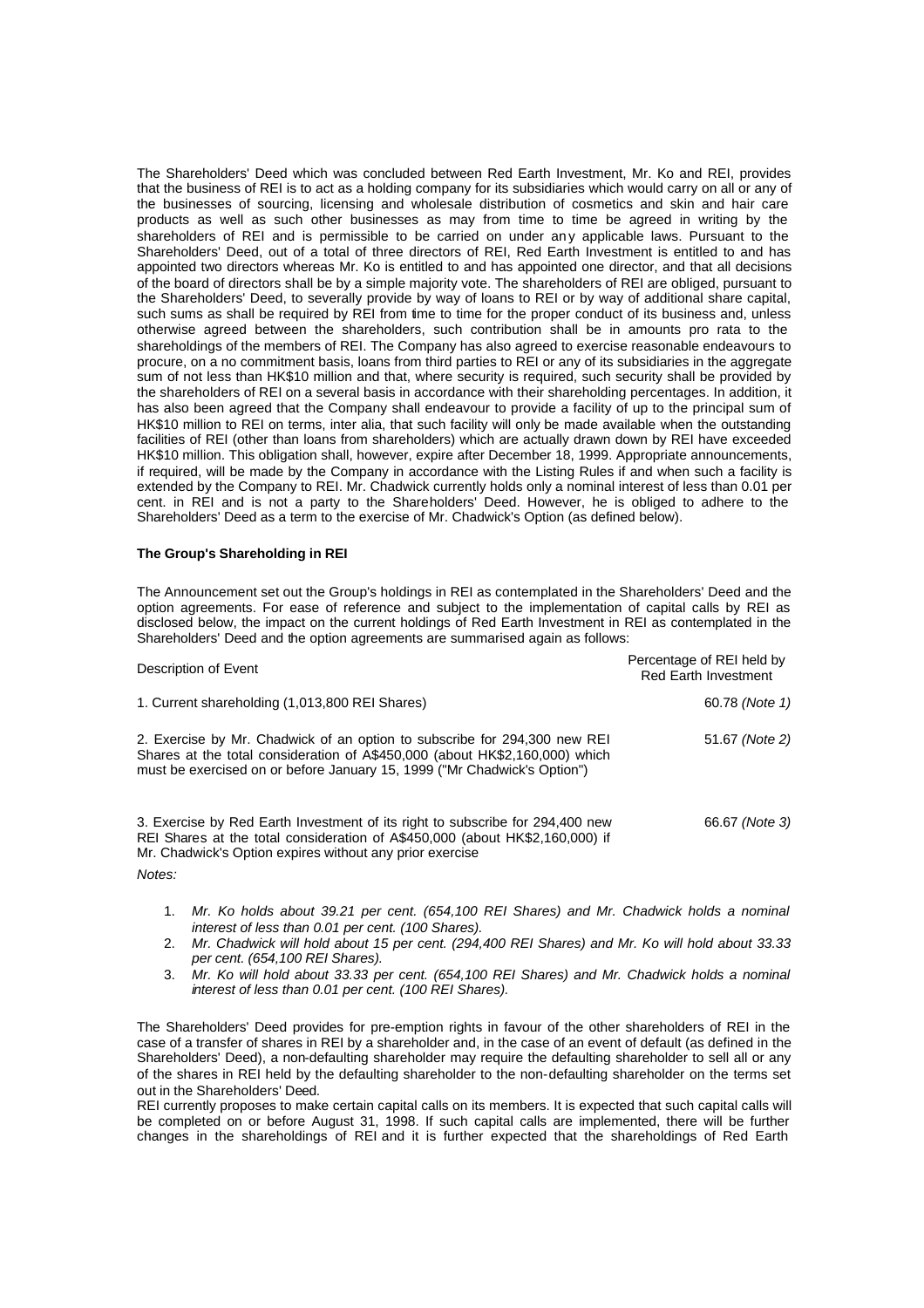Investment will likely be increased to beyond its current level. An announcement will be made at the time to inform shareholders. Further details of such capital calls are also set out in the section headed "Temporary Loan Facilities to REI".

## **Acquisition of a Majority Interest in REA**

REA, a private company incorporated in Australia, sells RED EARTH products in Australia and New Zealand, being two of the principal markets of RED EARTH products. Many of the retail outlets operated by REA are located in prime shopping areas.

REI has increased its holdings in REA from 20 per cent. to approximately 95 per cent. by subscribing for an additional 400,000 shares of A\$1.00 each ("REA Ordinary Shares") and 10.2 million class "L" shares of A\$0.10 each ("REA New Shares") in REA at a price of A\$1.50 per REA Ordinary Share and A\$0.10 per REA New Share respectively payable in cash upon application. REI has therefore paid the total sum of about HK\$7,776,000 in order to increase its shareholdings in REA from 20 per cent. to approximately 95 per cent. which is equivalent to the average price of about HK\$5.48 per REA Ordinary Share or REA New Share as the case may be. Such price has been determined as a result of arms' length negotiations. The REA New Shares rank in all respects equally with the REA Ordinary Shares in issue. Completion of the subscription of the 400,000 REA Ordinary Shares and the 10.2 million REA New Shares took place on May 27, 1998 and June 26, 1998 respectively. The subscription of the 400,000 REA Ordinary Shares was funded by REI out of its own resources whereas the subscription for the 10.2 million REA New Shares was entirely funded by drawing down a temporary loan facility made available to REI by a wholly-owned subsidiary of the Company (see the section headed "Temporary Loan Facilities to REI").

Immediately after completion of the subscription, REI holds 526,380 REA Ordinary Shares and 10.2 million REA New Shares representing approximately 95 per cent. of the entire issued voting share capital of REA. The remaining 202,208 REA Ordinary Shares and 303,312 REA Ordinary Shares, representing approximately 1.83 per cent. and 2.75 per cent. of the issued voting share capital REA, are owned or controlled by Mr. Ko and Mr. Chadwick respectively. Mr. Chadwick is also interested in 1,000 non-voting class "E" shares of A\$1.00 each, and Mr. Ko is interested in 2,000 non-voting class "I" shares of A\$0.50 each, all such shares carry no right to participate in the dividends or surplus assets or profits of REA other than dividends specifically declared for the two classes of shares and to repayment of the capital paid upon such shares in the event of a winding up of REA.

Based on the audited consolidated accounts of REA, REA made a consolidated profit before tax of A\$1,110,022 (equivalent to approximately HK\$5,328,000) and a consolidated profit after tax of A\$647,579 (equivalent to approximately HK\$3,108,000) for the year ended June 30, 1996 and it made a consolidated profit before tax of A\$19,990 (equivalent to approximately HK\$96,000) and suffered a consolidated loss after tax of A\$90,316 (equivalent to approximately HK\$434,000) for the year ended June 30, 1997. The audited consolidated net tangible asset value of REA as at June 30, 1997 was A\$726,422 (equivalent to approximately HK\$3,487,000) and REA does not currently have a positive net tangible asset value. Nevertheless, the Directors see considerable potential in the business of REA.

The Directors, including the independent non-executive Director who was present at the Board meeting approving the subscription, consider that the subscription for the REA Ordinary Shares and the REA New Shares by REI was on normal commercial terms and in the ordinary and usual course of business of REI.

As Mr. Chadwick was a director of REI within the preceding 12 months and Mr. Ko is a director of REI and they were interested, immediately before the further subscription for REA Shares by REI, in approximately 48 per cent. and approximately 32 per cent. of the share capital of REA respectively, the subscription for shares by REI in REA constituted a connected transaction for the purposes of the Listing Rules. However, no independent shareholders' approval is required pursuant to Rule 14.25(1) of the Listing Rules and the Company will include details of the transactions in its next published annual report and accounts for the year ended June 30, 1998.

#### **Temporary Loan Facilities to REI**

Temporary loan facilities in the total principal sum of approximately HK\$9.89 million have been made available by the Group to REI in order to finance its working capital requirements including the acquisition of interests in REA by REI as disclosed above. These facilities were required by REI as REI could not borrow such funds from banks on satisfactory terms and within the time constraints in respect of which the funding was required. These facilities comprise of a working capital facility in the principal sum of HK\$5 million and a facility in the principal sum of A\$1.02 million (equivalent to approximately HK\$4.89 million) granted in March 1998 and June 1998 respectively to fund the acquisition of interests in REA as disclosed above. The facilities referred to above were unsecured, repayable on demand and were made available by a whollyowned subsidiary of the Company, Esprit Distribution Limited, to REI and have been fully drawn down. The